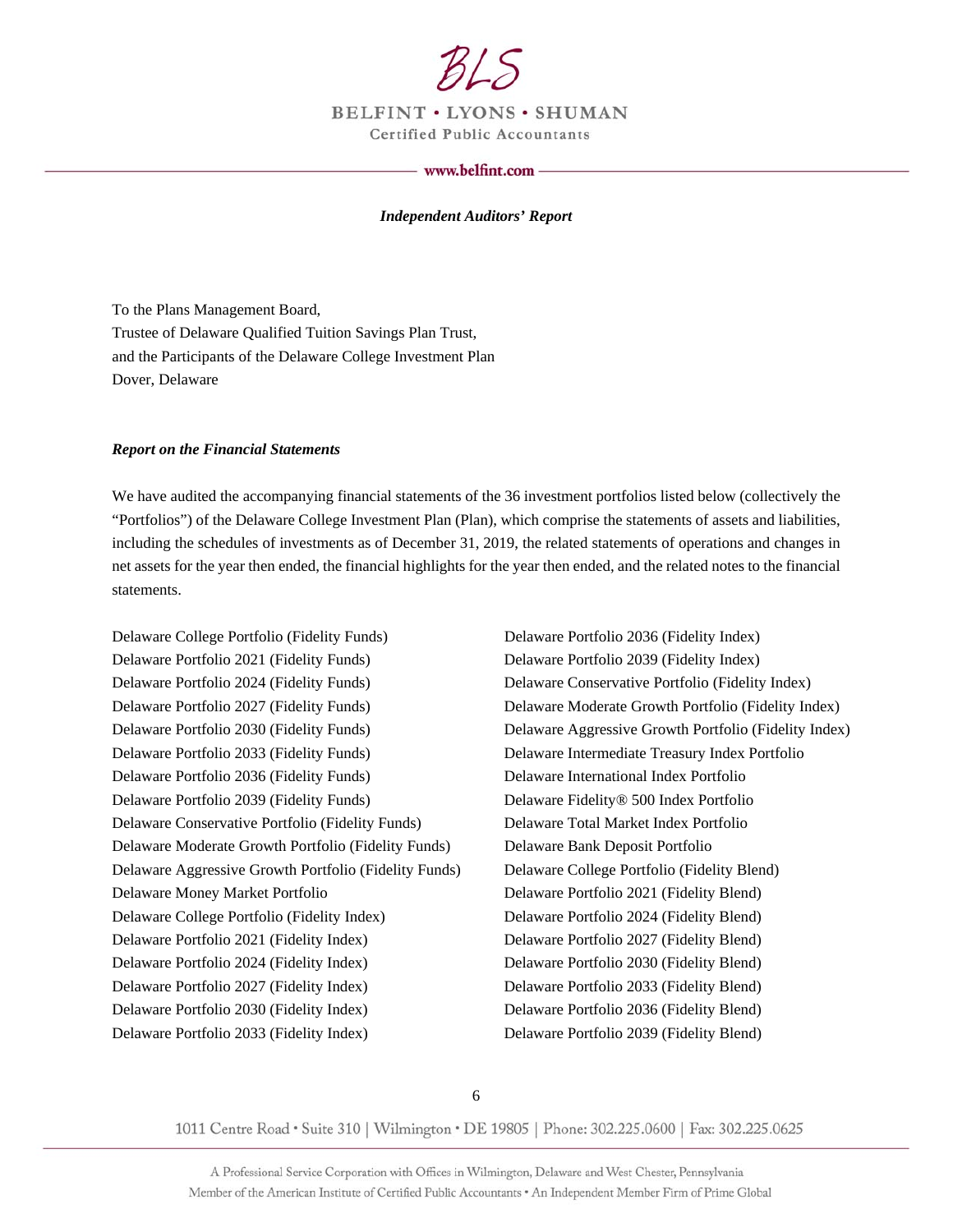To the Plans Management Board, Trustee of Delaware Qualified Tuition Savings Plan Trust, and the Participants of the Delaware College Investment Plan Dover, Delaware

### *Management's Responsibility for the Financial Statements*

Management is responsible for the preparation and fair presentation of these financial statements and financial highlights in accordance with accounting principles generally accepted in the United States of America; this includes the design, implementation, and maintenance of internal control relevant to the preparation and fair presentation of financial statements and financial highlights that are free from material misstatement, whether due to fraud or error.

### *Auditors' Responsibility*

Our responsibility is to express an opinion on these financial statements and financial highlights based on our audit. We conducted our audit in accordance with auditing standards generally accepted in the United States of America. Those standards require that we plan and perform the audit to obtain reasonable assurance about whether the financial statements and financial highlights are free from material misstatement.

An audit involves performing procedures to obtain audit evidence about the amounts and disclosures in the financial statements. The procedures selected depend on the auditor's judgment, including the assessment of the risks of material misstatement of the financial statements, whether due to fraud or error. In making those risk assessments, the auditor considers internal control relevant to the Portfolios' preparation and fair presentation of the financial statements in order to design audit procedures that are appropriate in the circumstances, but not for the purpose of expressing an opinion on the effectiveness of the entity's internal control. Accordingly, we express no such opinion. An audit also includes evaluating the appropriateness of accounting policies used and the reasonableness of significant accounting estimates made by management, as well as evaluating the overall presentation of the financial statements.

We believe that the audit evidence we have obtained is sufficient and appropriate to provide a basis for our audit opinion.

# *Opinion*

In our opinion, the financial statements and financial highlights referred to above present fairly, in all material respects, the financial position of each of the Portfolios included in the Delaware College Investment Plan as of December 31, 2019, and the results of their operations and the changes in their net assets for the year then ended, and the financial highlights for the year then ended in accordance with accounting principles generally accepted in the United States of America.